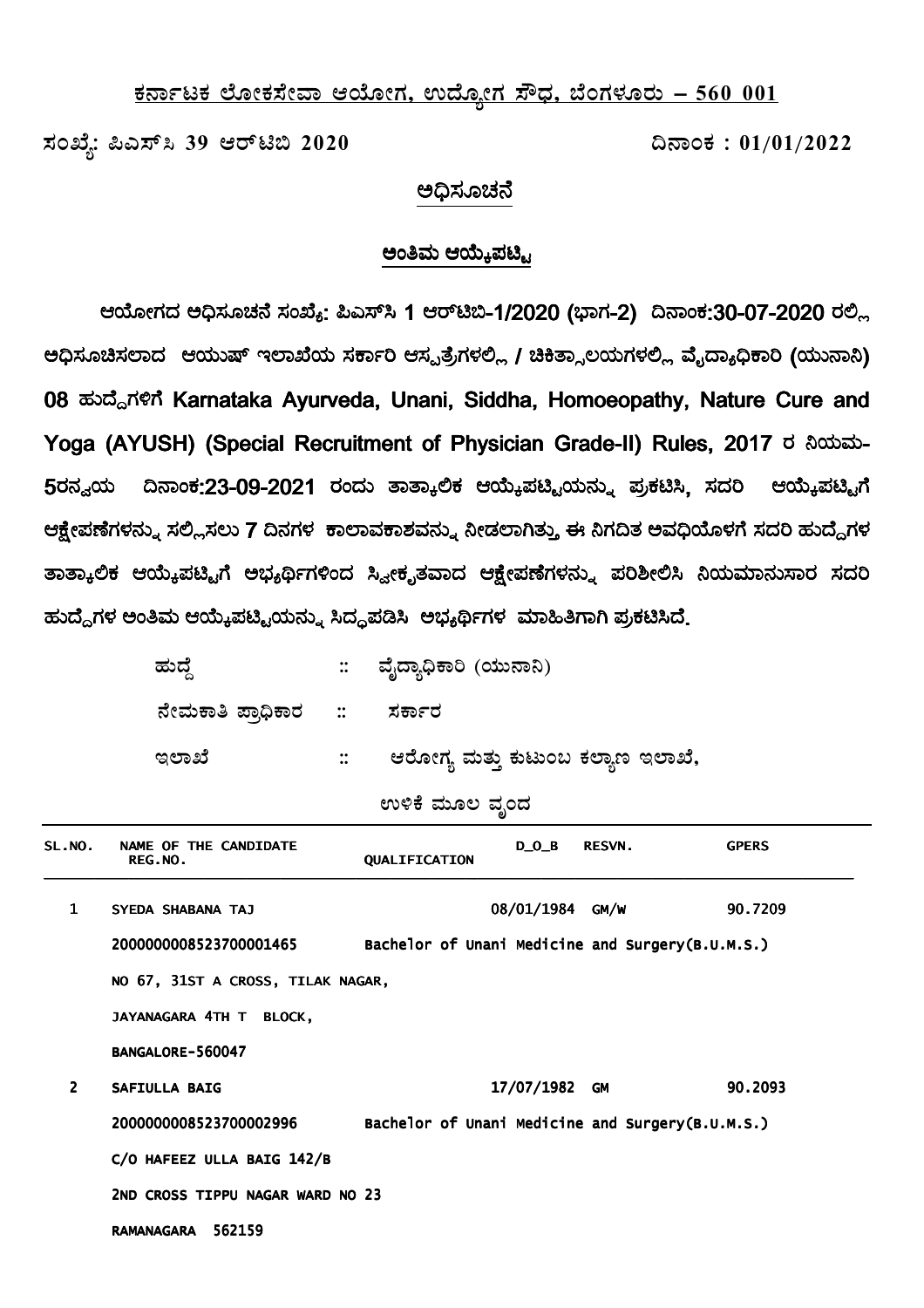**\_\_\_\_\_\_\_\_\_\_\_\_\_\_\_\_\_\_\_\_\_\_\_\_\_\_\_\_\_\_\_\_\_\_\_\_\_\_\_\_\_\_\_\_\_\_\_\_\_\_\_\_\_\_\_\_\_\_\_\_\_\_\_\_\_\_\_\_\_\_\_\_\_\_\_\_\_\_\_\_\_\_\_\_\_\_\_\_\_\_\_\_\_\_\_\_\_\_\_\_\_\_\_\_\_\_\_\_\_\_\_\_\_\_\_\_\_\_\_\_\_\_\_\_\_\_\_\_\_\_\_\_\_\_\_\_\_\_\_\_\_\_\_\_\_\_\_\_\_\_\_\_\_\_\_\_\_\_\_**  SL.NO. NAME OF THE CANDIDATE  $\overline{D\_O\_B}$  RESVN. GPERS RESVN. **OUALIFICATION**  $\mathcal{L}_\mathcal{L} = \{ \mathcal{L}_\mathcal{L} = \{ \mathcal{L}_\mathcal{L} = \{ \mathcal{L}_\mathcal{L} = \{ \mathcal{L}_\mathcal{L} = \{ \mathcal{L}_\mathcal{L} = \{ \mathcal{L}_\mathcal{L} = \{ \mathcal{L}_\mathcal{L} = \{ \mathcal{L}_\mathcal{L} = \{ \mathcal{L}_\mathcal{L} = \{ \mathcal{L}_\mathcal{L} = \{ \mathcal{L}_\mathcal{L} = \{ \mathcal{L}_\mathcal{L} = \{ \mathcal{L}_\mathcal{L} = \{ \mathcal{L}_\mathcal{$ 3 MUEEN QHADIR AZIZI 22/05/1979 C1 89.7906 2000000008523700002957 Bachelor of Unani Medicine and Surgery(B.U.M.S.) DOOR NO 2461, S/O ABDUL KHADER, SOMESHWARAPALYA CIRCLE, MULBAGAL - 563131, KOLAR DISTRICT, KARNATAKA 4 SHAGUFTABEGAM ATTAR 24/03/1992 GM/2B/RL 77.5648 2000000008523700003989 Bachelor of Unani Medicine and Surgery(B.U.M.S.) M B ATTAR, MUSTAFA COLONY, J M ROAD BIJAPUR 586101 5 UMME KULSUM 64/03/1997 GM/PH-LOCO-OL 75.1434 2000000008523700004846 Bachelor of Unani Medicine and Surgery(B.U.M.S.) 10TH CROSS VEERASAGARA MELEKOTE ROAD TUMKUR **TUMKUR 572101**  6 SHANMUKH 6 03/08/1974 2A 73.5666 3/08/1974 2A 73.5666 73.5666 2000000008523700005941 Bachelor of Unani Medicine and Surgery(B.U.M.S.) WARD NO 03 B B NAGAR AT POST KUSHTAGI **KOPPAL** KUSHTAGI 583277 7 SHILPA 7 13/08/1990 ST 73.3263 3/08/1990 ST 73.3263 73.3263 2000000008523700002363 Bachelor of Unani Medicine and Surgery(B.U.M.S.) SHILPA D/O S MANIKRAO, H-NO- 19-1-41, NEW ADARSH COLONY AIR FORCE STATION ROAD, BIDAR BIDAR - 585401